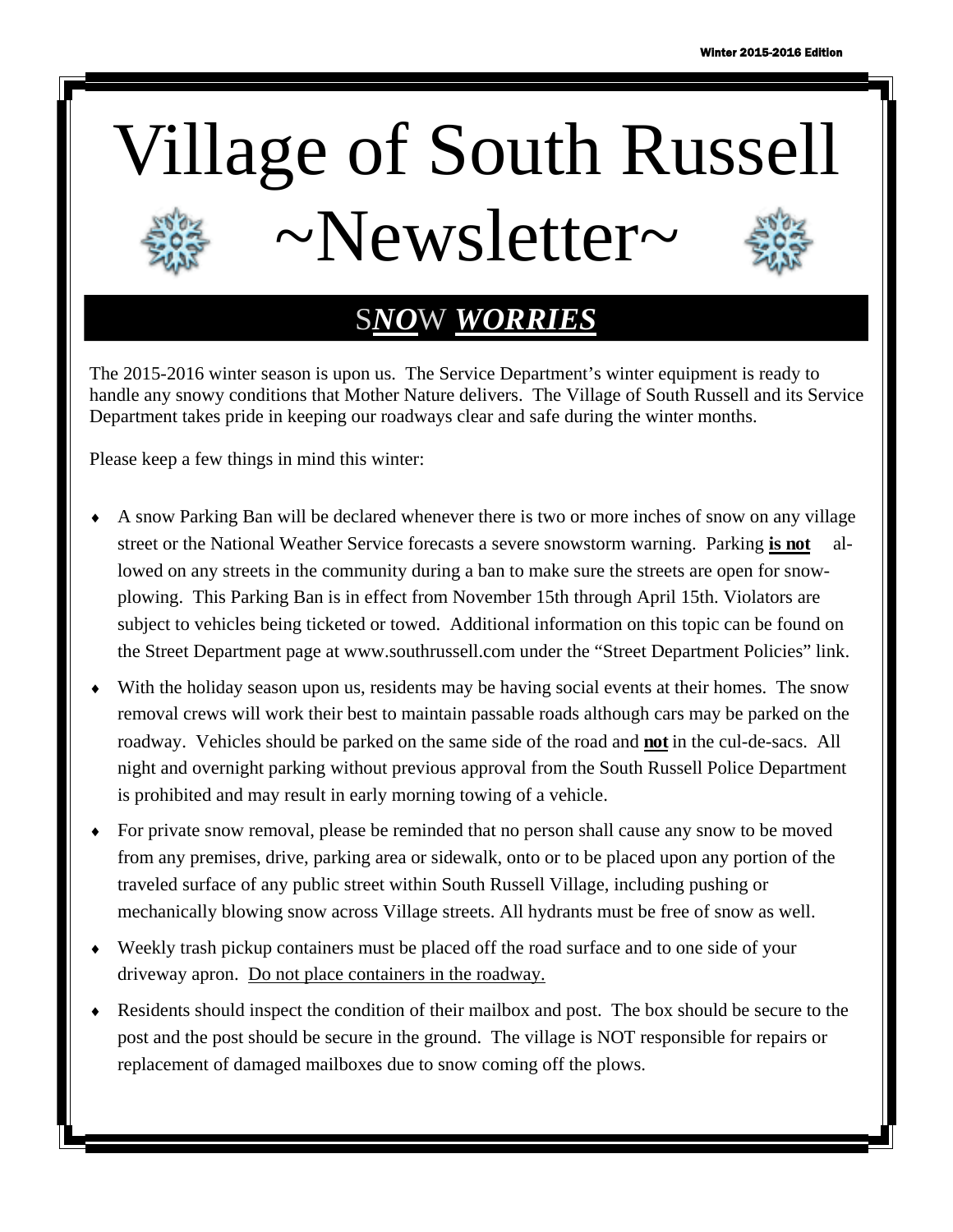## **Safe Winter Driving**

It's that time of year again. Winter is approaching in Northeast Ohio and can bring challenging driving conditions. At the South Russell Police Department, we want our residents to stay safe in these conditions so we have provided some winter driving tips from the American Automobile Association and the National Highway Transportation and Safety Administration:

#### *Be Prepared*

- Maintain Your Car. Check the battery, tire tread, windshield wipers, keep your windows clear, put no-freeze fluid in the washer reservoir, and check your antifreeze.
- Store a flashlight, jumper cables, abrasive material (sand, kitty litter, even floor mats), shovel, snow brush and ice scraper, warning devices (like flares) and blankets. *For long trips, add* food and water, medication and a cell phone.
- Stopped or stalled? Stay in your car, don't overexert, put bright markers on the antenna or windows and shine the dome light. If you run your car, clear the exhaust pipe and run it just enough to stay warm.
- Plan your route: Allow plenty of time (check the weather and leave early if necessary), be familiar with the maps/directions, and let others know your route and arrival time. If you really don't have to go out, don't.

#### *Winter Weather Driving*

- Steer into a skid.
- Know what your brakes will do: *stomp on antilock brakes, pump on non-antilock brakes*.
- Drive slowly. Everything takes longer on snow-covered roads. Accelerating, stopping, turning nothing happens as quickly as on dry pavement. Give yourself time to maneuver by driving slowly.
- The normal dry pavement following distance of three to four seconds should be increased to eight to ten seconds, or longer if necessary. This increased margin of safety will provide the longer distance needed if you have to stop.



# **ATTENTION VILLAGE RESIDENTS POSITIONS OPEN**

#### **COUNCIL VACANCY**

The Village of South Russell will be accepting applications for an upcoming Council seat vacancy with the term ending December 31, 2017. To qualify for the position, you must have been a Village resident for more than one year and applicants must be a registered voter. Council will be soliciting letters of interest until December 14, 2015. Please mail your interest letter to: Fiscal Officer, Council Vacancy, 5205 Chillicothe Road, South Russell, Ohio 44022 or email to fiscalofficer@southrussell.com

#### **TAX BOARD OF REVIEW**

Due to new state regulations, the Village of South Russell needs to form a new Tax Board of Review. This purpose of this board is to review tax abatement requests, therefore a background or understanding of finances is beneficial. Council will be soliciting letters of interest until December 14, 2015. Please mail your interest letter to: Fiscal Officer, Tax Board of Review, 5205 Chillicothe Road, South Russell, Ohio 44022 or email to fiscalofficer@southrussell.com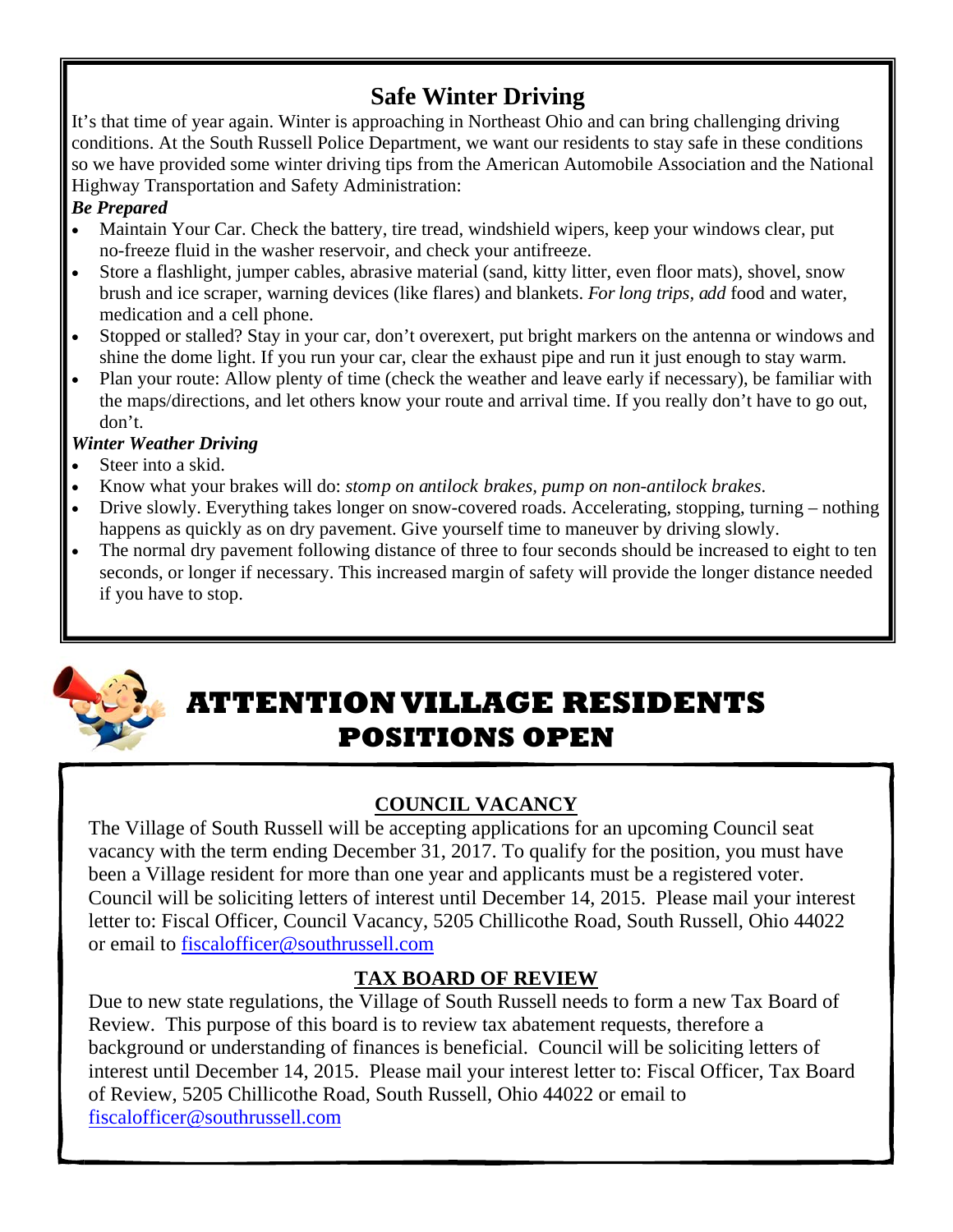诱惑诱惑诱诱诱诱诱诱 The Village of South Russell does not offer ÿ. curbside leaf collection service. If you see XX<br>XX leaves at the street in your neighborhood, they were most likely put there by a privately hired 医家族家族家族家族 landscaping company that will be back to pick them up. Leaves brought to the roadside by residents or landscapers must remain on tree lawns and off the roadway. Residents should make sure that leaves are cleared of and not blocking storm drains, driveway culvert pipes and ditches that could cause backups and minor flooding issues during heavy rains. Ý.

## **A Fond Farwell**

Our heartfelt thanks to Mayor Matthew Brett and Councilmember Jack Binder. Mayor Brett was elected to Village Council in 1998 and has served as Mayor since 2003. Councilmember Binder was elected to Village Council in 2003.

Current Councilmember, Dr. William Koons will be filling the Mayor seat in January of 2016. Dr. Koons was elected to Village Council in 2006.

We also welcome Gerald Canton as a newly elected Village Councilmember.

## **Fall Festival Update**

This year's Fall Festival attracted about 500 people. The beautiful weather was in our favor and added to another successful year. Some of the attractions included face painting, pony rides, hay rides, bouncy houses, the Valley Enforcement Tactical and Chagrin Falls Armory vehicles, the Chagrin Valley Fire Prevention trailer, the Metro General Hospital Life Flight helicopter demo and several displays.



Thank you to all that volunteered their time!

information

### **An Announcement from Dominion East Ohio**

Everyone should know the signs of a natural gas leak:

- *SMELL* To help you smell a leak from a natural gas line or appliance, a familiar odor similar to sulfur or rotten eggs is added to natural gas.
- *SEE*  Near a gas leak, you might see blowing dirt, bubbling water or an unusual area of dead vegetation.
- $\Diamond$  **HEAR** A leaking pipeline might make a hissing sound you can hear.

If you smell natural gas in your home, leave immediately and contact Dominion East Ohio's emergency number. Do not switch on or off any lights, electrical appliances or equipment. Do not try to locate the leak or use a phone (even a cell phone) within the house. If you call Dominion after hours, a recording will tell you the offices are closed. If you stay on the line, 24-hour emergency personnel will take your call. At a safe distance from your home, watch for the Dominion truck to let the service representative into the house.

If you notice any of the following, call Dominion at 1-800-535-3000 or 911 immediately.